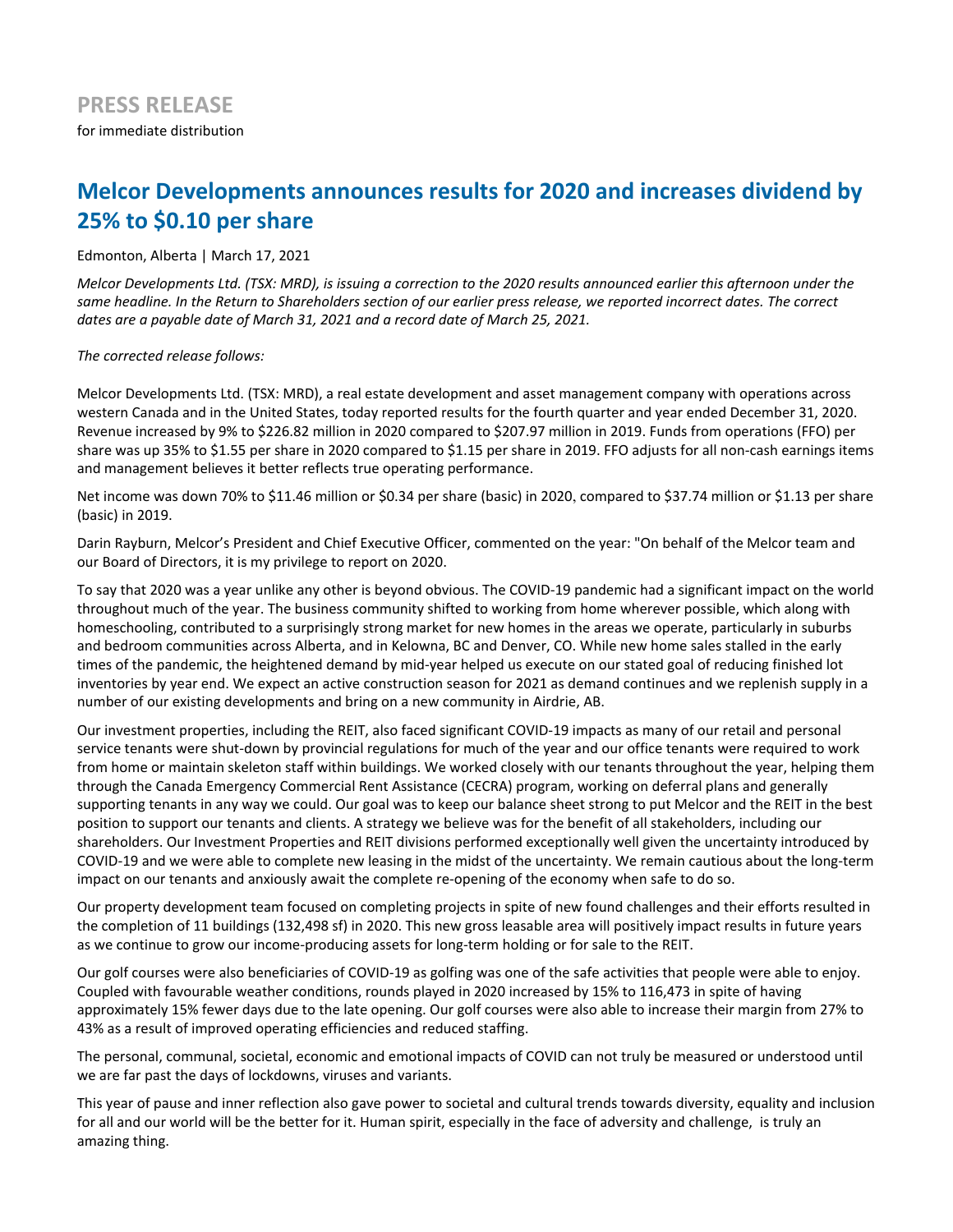While it was a difficult year, our operations and administrative teams demonstrated they were definitely up for the challenge. Their resiliency, commitment and bravery in the face of unending change has been commendable.

No one could have predicted how 2020 would play out. When I reflect back on the year, my initial concerns surrounding the uncertainty ahead are now overshadowed by my immense pride at our Melcor teams' response throughout 2020.

On behalf of the Melcor Board of Directors and all Shareholders, I extend my extreme gratitude to the Melcor Developments team responsible for building even stronger relationships with clients, tenants, and partners, while keeping COVID cases virtually non existent in our numerous sites and proving that we could survive a year like 2020.

We are also grateful to our Shareholders for their continued support through this tumultuous year. We are committed to protecting and enhancing your investment for the long term.

While we don't fully understand the long-term implications of COVID-19, our team has demonstrated that we are ready for anything."

Today the Board declared a dividend of \$0.10 per share, payable on March 31, 2021 to shareholders of record on March 25, 2021. The dividend is an eligible dividend for Canadian tax purposes.

# Selected Highlights

| (\$000s except as noted)                       | 2020      | 2019      | <b>Change</b> |
|------------------------------------------------|-----------|-----------|---------------|
| Revenue                                        | 226,818   | 207,971   | 9.1 %         |
| Gross margin $(\%)$ *                          | 43.3 %    | 46.5 %    | (6.9)%        |
| Fair value adjustment on investment properties | (76, 480) | 12,234    | $(725.1)\%$   |
| Net income                                     | 11,464    | 37,741    | $(69.6)$ %    |
| Net margin $(\%)$ *                            | 5.1%      | 18.1 %    | (71.8)%       |
| Funds from operations *                        | 51,424    | 38,265    | 34.4 %        |
| Shareholders' equity                           | 1,077,429 | 1,080,257 | (0.3)%        |
| Total assets                                   | 2,001,285 | 2,096,047 | (4.5)%        |
| <b>Per Share Data</b>                          |           |           |               |
| <b>Basic earnings</b>                          | 0.34      | 1.13      | (69.9)%       |
| Diluted earnings                               | 0.34      | 1.13      | (69.9)%       |
| Funds from operations *                        | 1.55      | 1.15      | 34.8 %        |
| Book value *                                   | 32.56     | 32.51     | 0.2%          |

2020 revenue grew by 9% as a result of growth in Community Development division revenue. Our Harmony community in the US contributed \$34.16 million to revenue as we both developed and sold out our second phase (181 lots). We also sold additional lots in phase one and have only four lots remaining and they are reserved for a future showhome parade. US revenue, which includes both investment properties and residential development, made up 22% of total revenue.

Our portfolio of income properties grew 1% to 4.63 million sf via properties constructed and transferred internally. The Property Development team transferred 11 buildings (132,498 sf) to Investment Properties in 2020 with the majority of these properties being transferred during the last quarter as they are generally tied to the construction season in Alberta. These new buildings will contribute to revenue growth in 2021. Investment Properties and the REIT had a combined revenue growth of 2% and represent 41% of revenue. GLA growth was partially offset by the sale of a US office property with a total of 24,154 sf during the year.

Although COVID-19 presented obstacles throughout the 2020 fiscal year, single-family lot sales in Canada were up 15% compared to 2019. Community Development division revenue was down 7% in the divisional results table as we did not sell any land to our Property Development group in the current year, this is eliminated upon consolidation. With a strategic focus on managing inventory combined with cautious consideration of COVID-19, we developed 11% fewer lots than 2019, and made no land purchases during the year. Promotions were in place throughout 2020 in various communities to move inventory. 

Showhomes in two of our newer communities opened during the year: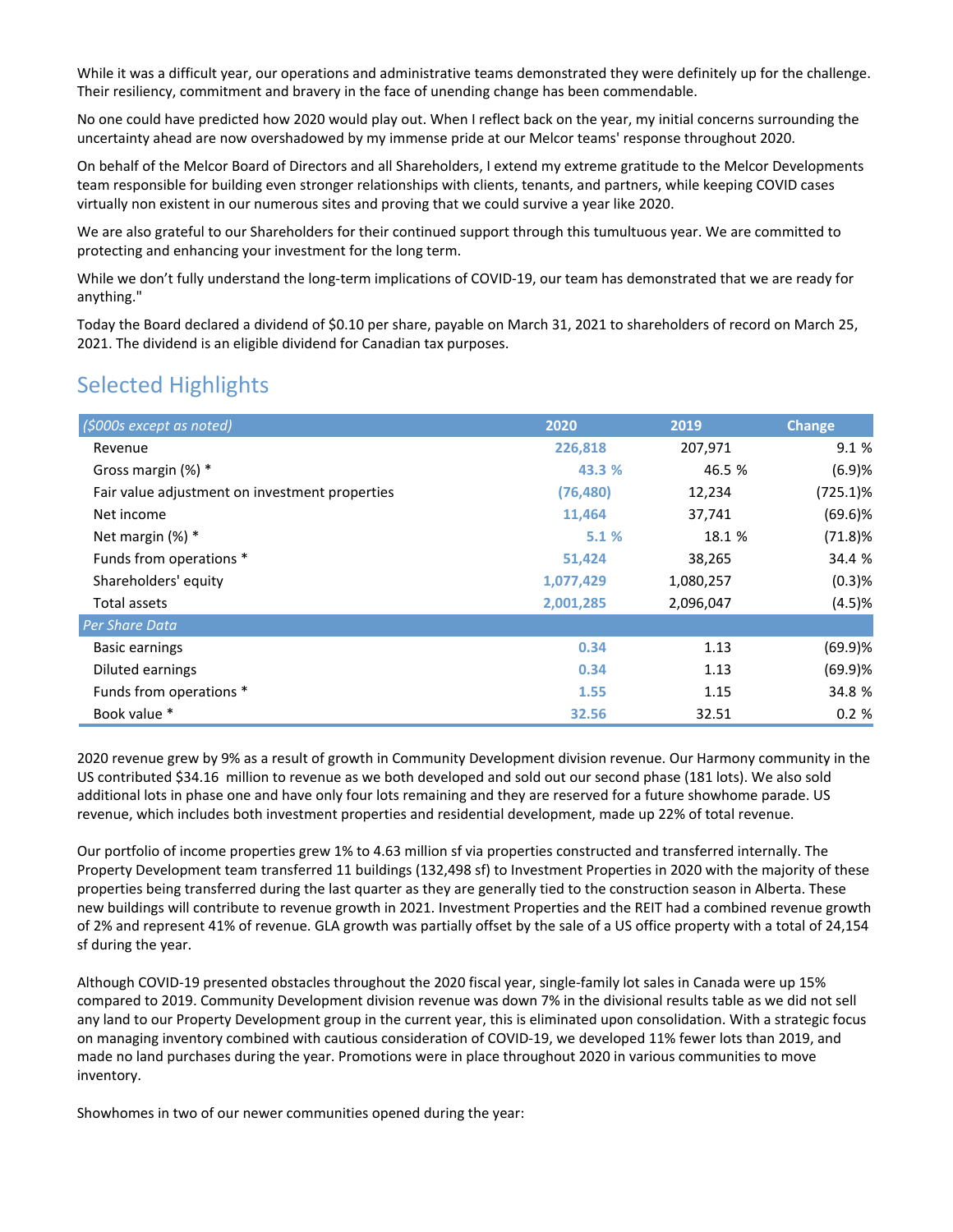- Lanark Landing in Airdrie, AB features a variety of home types, with the first phase comprised of affordable entry product that has been selling well (laned single-family, duplex and townhome). A new phase with front drive product (duplex and single family) was also delivered this year.
- Rosewood at Secord in Edmonton, AB features affordable modern farmhouse, prairie contemporary, heritage and classic modern style single-family and townhomes and has also been moving at a higher than typical sales velocity.

With a disciplined focus on reducing controllable G&A expense, FFO increased by 34%.

Throughout the year, we maintained our conservative and disciplined approach to investment and development activities and the management of our assets and liabilities.

## Investing for growth

In an effort to conserve cash and navigate cautiously through an unpredictable year, we did not make any land purchases in 2020.

Our Property Development division completed and transferred 11 buildings (132,498 sf) in 2020 with a further 84,606 sf under development and 51,158 sf completed and awaiting lease up at year end. Revenue was up 5% over 2019 as 33% more GLA was completed and transferred compared to last year. Revenue from the Property Development division is eliminated on consolidation. Transfers to Investment Properties will positively impact results in future years as we continue to grow our income-producing assets for long-term holding or for sale to the REIT. We continued to progress commercial land through the development, approvals and lease-up process and have an additional 9 buildings in 5 projects expected to be completed and transferred to Investment Properties in 2021.

We completed the following dispositions of US assets during the year:

- four residential units in Arizona for a sales price of \$1.11 million (US\$0.84 million) (net of transaction costs) were sold throughout the year. The sale price was settled through cash.
- an Arizona office property, Perimeter, was sold for \$6.07 million (US\$4.63 million), net of transaction costs, on August 28, 2020.

### **Return to Shareholders**

We continued to distribute profits to our shareholders, although at a reduced rate due to cash conservation efforts in response to the effects of COVID-19. In 2020, we paid dividends of \$0.34 per share compared to \$0.50 per share in 2019.

We declared a dividend of \$0.10 per share on March 17, 2021 payable on March 31, 2021 to shareholders of record on March 25, 2021. The dividend is an eligible dividend for Canadian tax purposes.

We have been paying dividends since 1969.

### **Outlook**

Melcor owns a high quality portfolio of assets, including raw land, developed land inventory (residential lots and acres for multi-family and commercial development), income-producing properties and championship golf courses. Alberta, our largest market, has undergone dramatic changes throughout the past few years, primarily related to lower oil prices and policy changes related to the governing political bodies both provincially and federally. We continue to intentionally diversify our business across asset class and geography, including investment in the US with raw land and commercial property acquisitions and the continued development of our 1,100-acre community in Aurora. We anticipate that these diversification strategies will continue to ease our reliance on the Alberta economy going forward.

Although the impacts of COVID-19 present us with a level of unpredictability over market conditions and possible future restrictions that could impact our operations, we expect to navigate through 2021 by conservatively replenishing our depleted inventory in many communities. To meet this market demand, we plan to bring on 20 new phases in 14 communities in 2021. On the commercial side, retail activity remains steady and we expect that to continue in 2021. Our US assets delivered positive results in economies that are growing and that are counter cyclical to our resource dependence in Alberta.

Our business model has adapted to changing times and economic cycles for over 95 years. We will continue to take advantage of opportunities to diversify our asset base both geographically and by product type. We will maintain our disciplined, conservative approach to operations to ensure that we remain profitable while achieving our fundamental goals of protecting shareholder investment and sharing corporate profit with our shareholders.